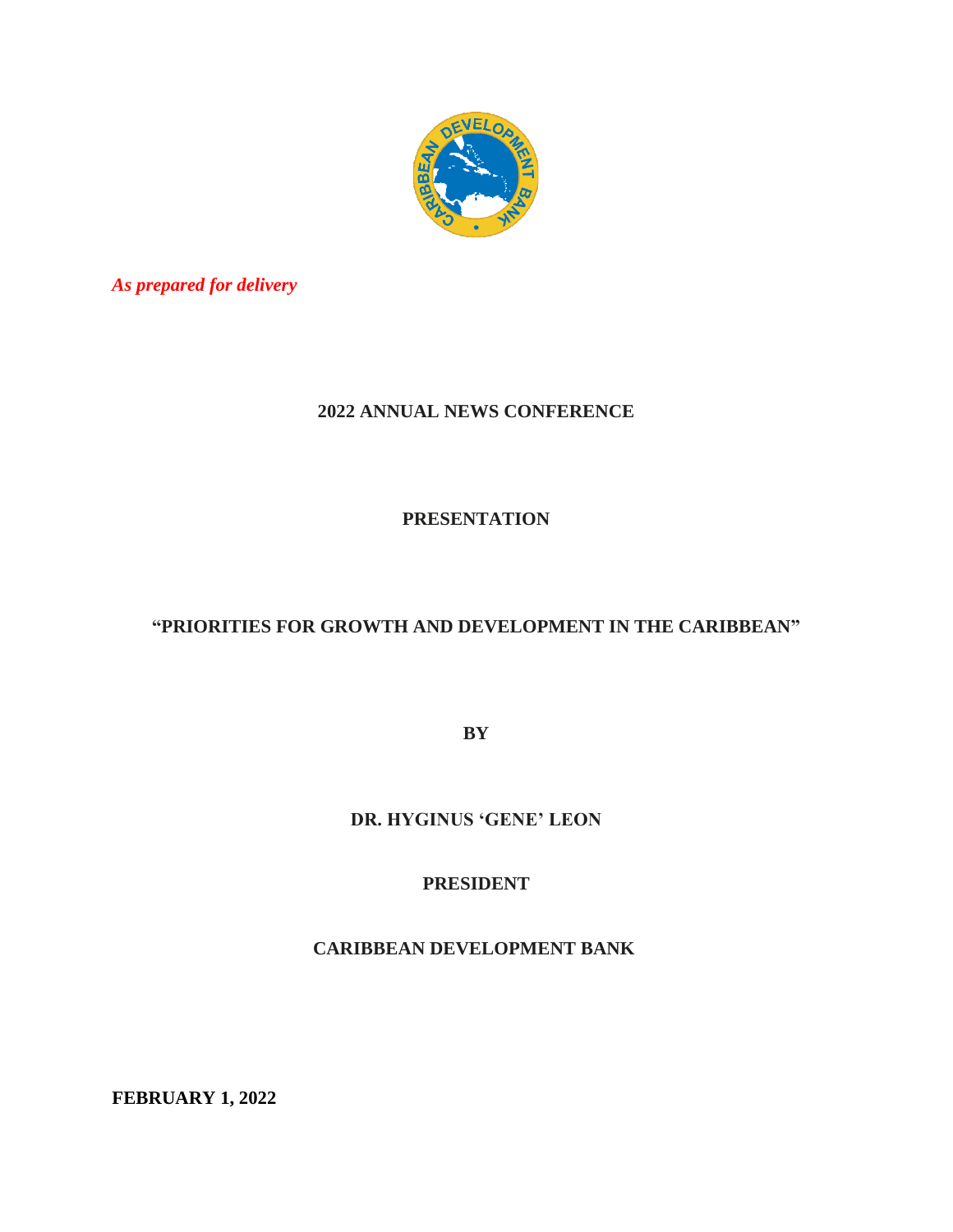I would like to focus on key priorities for sustainable development for the region and on how best to marshal the needed financing.

The pandemic has debilitated our Region, resulting in significant loss of life; decimating productive sector activities; disrupting education services; exacerbating gender and income inequalities; and disproportionately affecting poor and vulnerable groups in our society. The development of the vaccines and their rapid distribution in our major trading markets has helped to spur a nascent recovery especially among our service-producing Borrowing Members Countries (BMCs), but growth in the region remains subpar. Prospects for raising growth levels will partly hinge on how successfully we, as a region, can bend the infection curve through a overcoming "vaccination hesitancy".

With rising debt levels, limited fiscal space, and declining export receipts, our sustainable development trajectory will hinge significantly on how quickly we can address our legacy structural weaknesses, preserve macroeconomic stability, and build a more resilient ecosystem to cope with climate change.

I would like to reiterate that sustainable development is about improving the capabilities of the peoples of the Region. This means raising their standard of living, self-esteem and confidence and imbuing them with freedom of choice. Doing this successfully will require building a resilient ecosystem founded on the principles of innovation, knowledge creation, and accumulation.

Our development path must encompass all dimensions of resilience (that is the **Social, Institutional, Production Capacity, Environmental and Financial**) if we are to achieve the Sustainable Development Goals (SDGs) and truly transform our economies and the lives of the peoples of the Region.

In our view, achieving sustainable development necessitates prioritising five critical areas, which map into our five areas of resilience**:**

First, **Fostering Learning and Health Networks and a Growth Mindset** to enable the peoples of the Region to cope, adjust and bounce back from social, economic and environmental shocks. This means deploying digital technology to deliver on universal medical service coverage and on developing region-wide learning systems that leverage scale and efficiency to promote inquiry, discovery, and problem solving.

Second, **Driving Economic Diversification** through embracing innovation to create opportunities that contribute to the provision of jobs, health, and shelter for all. We must develop the blue, green and orange economies, as a connected knowledge and industrial chain.

Third, **Mainstreaming Climate Adaptation and Sustainable Energy –** by designing policies to mitigate and adapt to the impact of climate change and embracing sustainable and efficient energy solutions. Let us implement a self-sufficient, unified, low-carbon and efficient renewable energy grid, with generation, storage, and distribution modalities to sustain a 90 percent electrification goal across the region by 2035.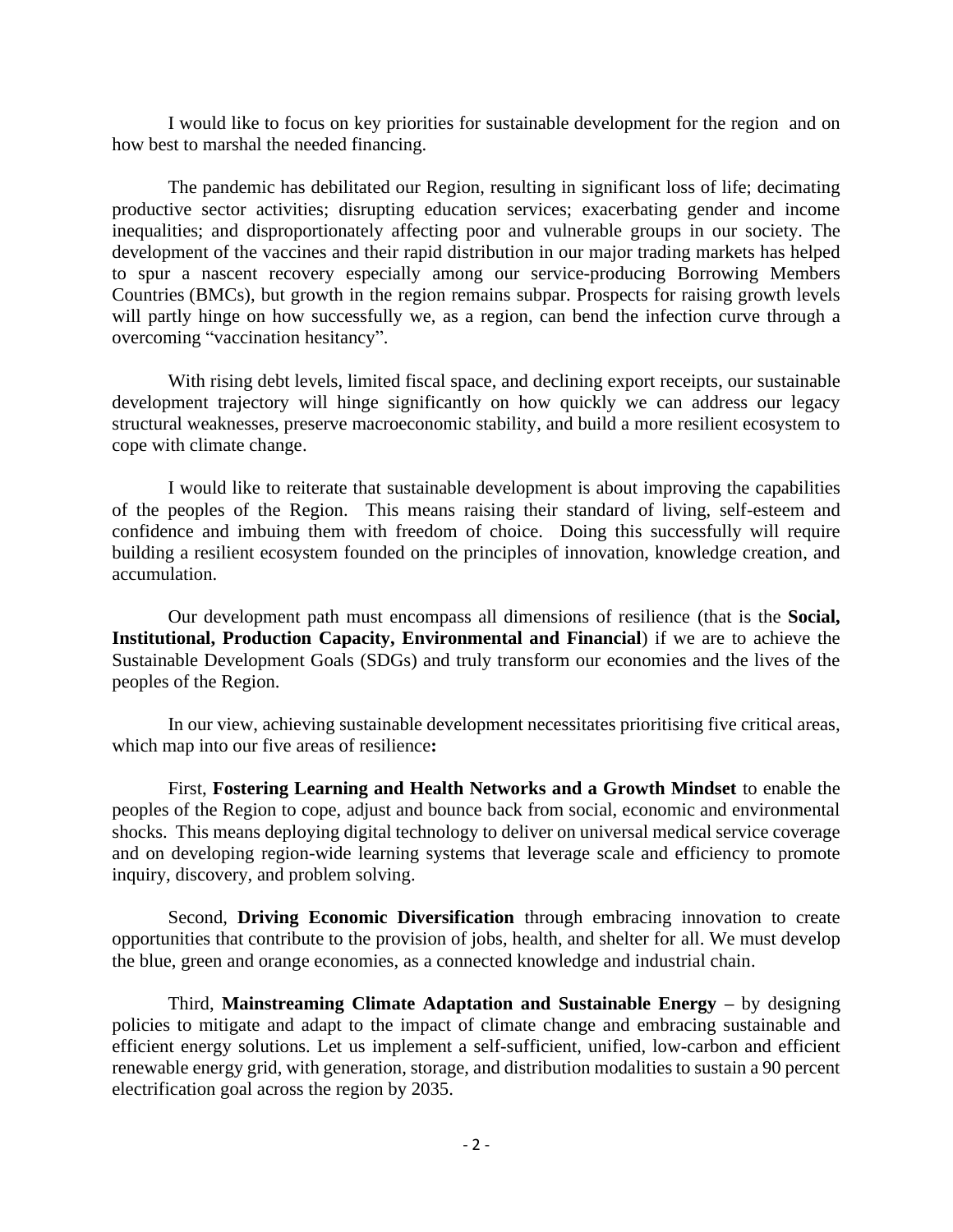Fourth, **Improving Governance and Reducing the Implementation Capacity Deficit**. We should take bold steps to support decision making by implementing a progressive and structured reform program to reduce our implementation capacity deficit by 50 percent by 2035.

Fifth, **Developing an Innovative Financing Ecosystem that distinguishes** financing for Rescue, Recovery and Repositioning. Our financing needs necessitate addressing both the legacy debt stock and new flow financing for development. This requires a wide spectrum of financing instruments underpinned by a strong regulatory environment and an appropriate financial market infrastructure.

To elaborate further, **Financing for Rescue** needs to be highly flexible and targeted for meeting liquidity needs arising from emergencies, especially natural hazards, be sufficient, have minimum conditionality, and with automatic triggering for fast paced disbursement. Possible instruments include: (i) the CDB's Emergency Policy-based Loans; (ii) the Caribbean Catastrophe Risk Insurance Facility; (iii) Insurance-Linked Securities such as catastrophe bonds; and (iv) rapid disbursing credit and investment facilities such as provided by the International Monetary Fund.

**Financing for Recovery** provides liquidity for rebalancing and to jumpstart repositioning. Possible instruments include (i) Policy Based Loans, (ii) Programme-based Operations; (iii) Extended Financing Facilities; and (iv) Contingent Credit Facilities. These instruments serve the short-term need of jumpstarting and restoring activities following an external shock.

**Financing for Repositioning** provides affordable financing to support competitive, high productivity, and inclusive economies capable of delivering on SDGs. Possible instruments include concessional and non-concessional financing, public and private sector-sourced finance, as well contingent and non-contingent financing instruments, for example:

- **(1) SDG-themed Bonds** that target positive environmental and/or climate benefits; blue bonds to finance projects for ocean conservation and marine biodiversity; orange bonds for growing our cultural and creative industries (e.g., calypso and steelpan).
- **(2) CDB SDR-denominated Resilience Bonds** that could be directly issued to our BMCs in exchange for their contributions of SDRs.
- **(3) Contingent Debt Instruments that Price-in Reforms,** with successive tranches refinanced at lower interest rates conditional on progress in implementing and sustaining key policy and development reform priorities.
- **(4) Private equity for funding** specific development-related objectives with auxiliary governance and taxonomies to monitor, evaluate, and ensure achievement of goals. These include syndicated debt, partial risk guarantees, collateral, and first-loss capture.